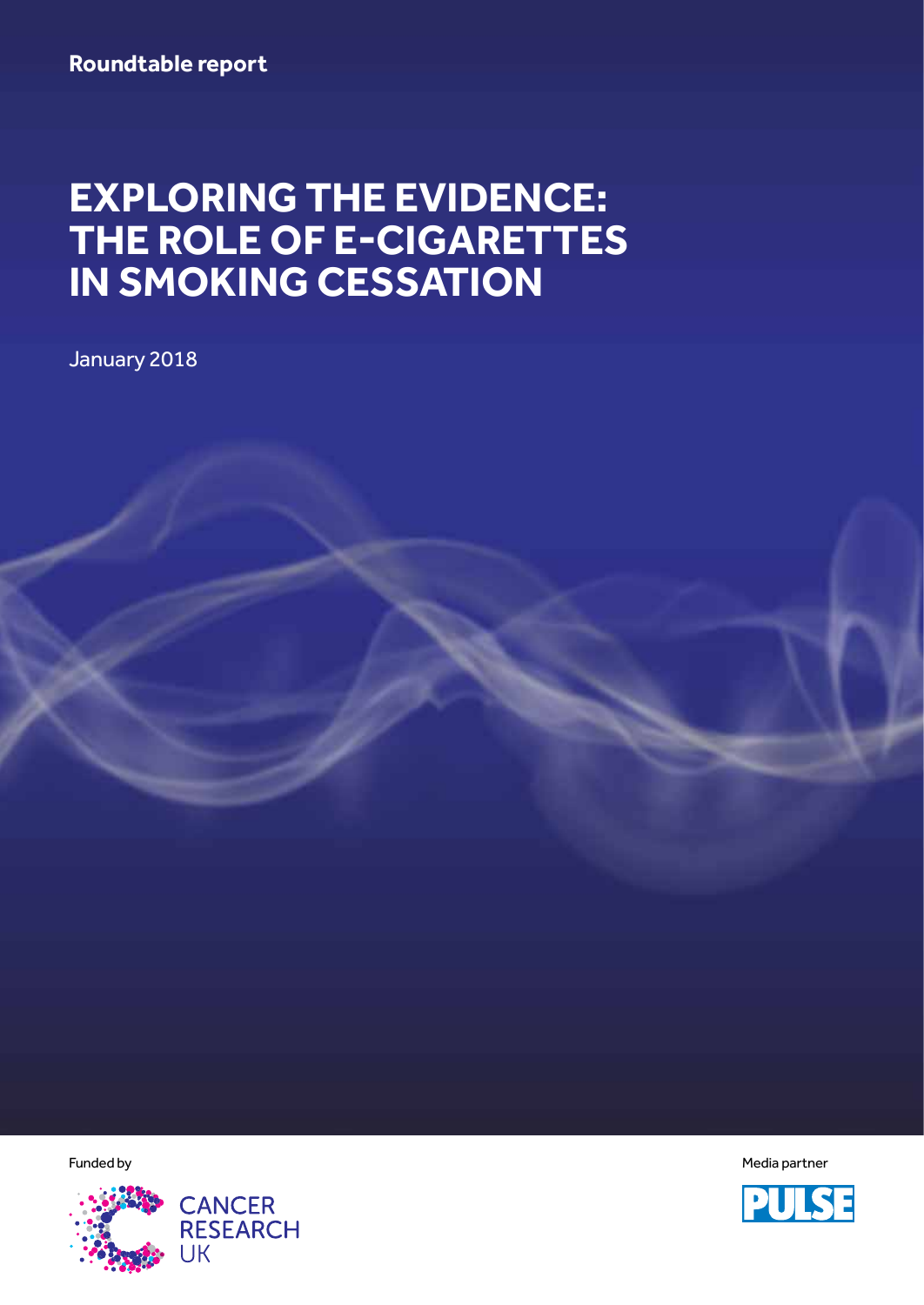**Roundtable Report** Funded by Exploring the evidence: the role of e-cigarettes in smoking cessation

On 3 November 2017, Cancer Research UK brought together a group of healthcare professionals and researchers to explore the current evidence regarding e-cigarettes.

The group discussed several important topics, including the safety and efficacy of e-cigarettes, the role they play in smoking cessation and key techniques to use when conveying evidencebased smoking cessation advice to patients.



Emerging evidence has shown that e-cigarettes can help people cut down or stop smoking.2 In fact, one study suggested that e-cigarettes may have contributed to approximately 18,000 additional long-term ex-smokers in England in 2015.<sup>3</sup>

Electronic cigarettes, known as e-cigarettes, are a rising alternative to tobacco. These devices allow users to inhale vaporised nicotine dissolved in propylene glycol or glycerine.

Despite this, public perceptions of the relative safety of e-cigarettes are worsening. Studies show that in 2017, 30% of smokers who had never

tried an e-cigarette were more likely to believe that they were equally or more harmful than smoking, a view that has grown from 25% in 2016. In light of this, healthcare professionals (HCPs) have an important role to play in helping smokers understand the options **THE CHAIR…** – Peter Hajek available for them.

> This report explores the key themes discussed in the roundtable to help HCPs provide evidence-based, balanced advice regarding smoking cessation and e-cigarettes to their patient populations.

Havering and Clinical Lead for Planned Care,



# **KEY THEMES FROM THE DISCUSSION**

**E-cigarettes almost certainly provide a much safer alternative to tobacco**  The group unanimously accepted that e-cigarettes are likely to be far less

harmful than smoking. Unlike rolling tobacco or cigarettes, e-cigarettes do not contain the cancer-causing product tobacco. As a result, these devices lack the process of tobacco combustion, as well as the presence of smoke, tar and carbon monoxide.

Short-term data support the relative safety of these devices, with some researchers estimating that e-cigarettes may be approximately 95% safer than smoking tobacco.4 Though this figure is an estimate, and has been the subject of some controversy, studies

# **Exploring the evidence: the role of e-cigarettes in smoking cessation**





© Cogora Limited 2017. The contents of this publication are protected by copyright. All rights reserved. No part of this publication may be produced, stored in a retrieval system or transmitted in any form or by any means without the written permission of the publisher. The views expressed in this publication are not necessarily those of the publisher or editorial advisors. While the publisher and editorial advisors have taken every care with regard to accuracy of editorial and advertisement contributions, they cannot be held responsible for any errors or omissions contained therein. Published in the United Kingdom by Cogora Limited, 140 London Wall, London EC2Y 5DN, UK.

Date of preparation: December 2017

Professor Peter Hajek Wolfson Institute of Preventable Medicine, Queen Mary University of London









GPSI Cancer and Cancer Prevention, Havering CCG

Bauld University of Stirling



Louise Ross Stop Smoking Service Manager, Leicester City Council Dr Amit Sharma Macmillan GP and Medical Director Tulasi Medical Practice, Dagenham

UK



Chair, Content Director, Cogora

Dr Ben Noble Strategic GP Lead CRUK and East Midlands Cancer Alliance



Macmillan GP and Cancer Commissioning Lead, Wandsworth CCG



## **THE PANEL…**



# **'Current evidence suggests that e-cigarettes are safer than smoking.'**

From left to right: Professor Linda Bauld, Dr Owen Carter, Dr Amit Sharma

show moking is the leading cause of<br>preventable death in the UK,<br>accounting for approximately preventable death in the UK, accounting for approximately 27% of cancer deaths, 40% of respiratory deaths and 20% of circulatory deaths.<sup>1</sup>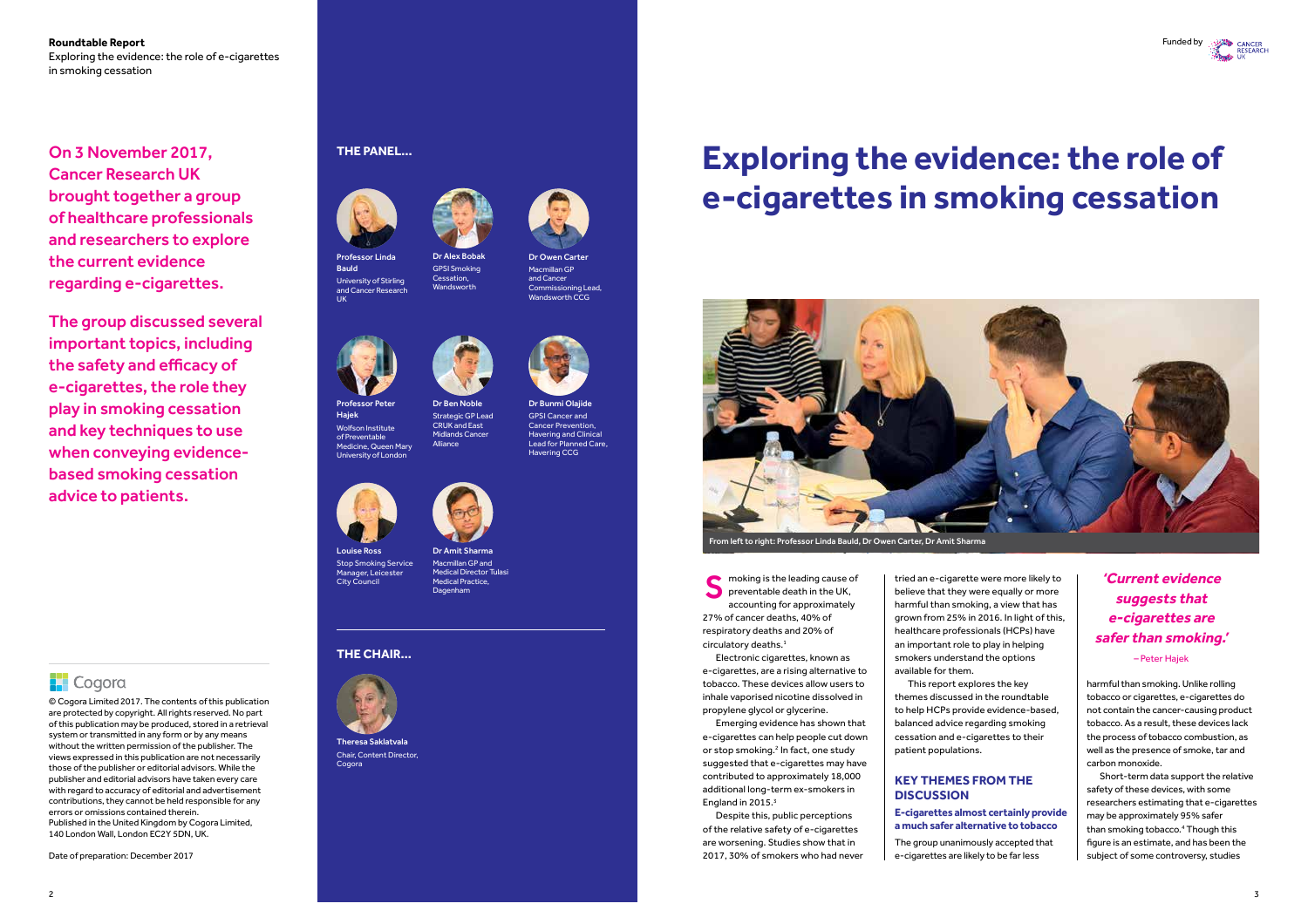## **Roundtable Report** Exploring the evidence: the role of e-cigarettes in smoking cessation



have shown that the exposure to key harmful toxicants in tobacco smoke is significantly reduced when making a complete switch to these devices.<sup>5,6</sup> Levels of these toxicants in e-cigarette users were also shown to be comparable with those in participants exclusively using other nicotine replacement therapies (NRTs).7

Many of the delegates agreed that e-cigarettes have been shown to effectively help some patients quit smoking when other medications and techniques have failed. The Cochrane Review was cited in support of this, concluding that use of nicotine-containing e-cigarettes was more effective in helping people quit smoking than those using a placebo.<sup>8</sup>

However, it was stressed that more long-term research would be welcomed to further explore the impact these devices may have on an individual's health.

### **E-cigarettes can be effective quitting aids and should be considered as one option for smoking cessation treatment**

The group felt that there was no convincing evidence in the UK to support the premise that e-cigarettes are acting as a gateway product in either adult or youth populations. Data have shown that only a small percentage of adult never smokers (0.3%) and youth never smokers  $(0.5\%)$  are current daily vapers.<sup>11,12</sup>

Other research has also supported their efficacy in comparison with the use of some NRTs. One 2014 study was raised as an example of this,

demonstrating that participants who used e-cigarettes and no other support during their quit attempt were 60% more successful than those who used no aid at all.9 In comparison, those who used over the counter NRTs proved to be no more

smoking rates in England declining from 19.9% of adults over the age of 18 in 2010 to 15.5% in 2016.<sup>13</sup>

successful than those who attempted to

quit smoking unaided.9 However, the importance of Stop Smoking Services (SSSs) should not be overlooked. All delegates agreed on the quality and efficacy of the treatment and support offered at these services, concluding that these still remain the most effective method of smoking cessation.<sup>10</sup> In fact, one delegate highlighted that incorporating e-cigarette-based advice and support into these services may increase the interest of patients in smoking cessation, providing a unique point of discussion to help further explore the other options available. Furthermore, it is likely that

- The National Centre for Smoking Cessation and Training (NCSCT) released an e-cigarette briefing document outlining advice for HCPs involved in supporting patients who wish to quit using e-cigarettes.<sup>15</sup>
- The Royal College of Physicians (RCP) report on exploring the use of non-tobacco nicotine products, such as e-cigarettes, in aiding harm reduction through smoking cessation.16
- The Public Health England (PHE) e-cigarette evidence update report, which explores the research available on e-cigarettes, including insights into e-cigarette prevalence, their impact on smoking behaviour and the potential safety issues surrounding these devices.<sup>17</sup>

behavioural support combined with e-cigarette use will increase its efficacy as a cessation aid.

# **The gateway hypothesis lacks validity**

One delegate pointed out that if e-cigarettes were in fact a gateway product, one would surely see a rise in the overall population smoking rates since the release of this product. However, many studies have shown the opposite to be true, with current

#### **Training in smoking cessation is essential across the healthcare system**

There was a general concern from the group about the limited information available across the healthcare system regarding smoking cessation. Due to the significant health risks caused by tobacco cigarettes – with this remaining the largest cause of preventable death in the UK14 – effective smoking cessation interventions should be incorporated to minimise tobacco-related health problems. Therefore, it is important to equip all HCPs with the tools and skills needed to ensure patients receive balanced, evidence-based messages that encourage behavioural change in smoking populations.

It was agreed that training in smoking cessation becoming common practice would help standardise knowledge across healthcare services, and could increase the accuracy and balance of the information presented to the general population.

# **PARTICULAR RESOURCES WERE HIGHLIGHTED AS EFFECTIVE AIDS…**

## **Advice should be conveyed to patients in a balanced and evidencebased manner**

The group discussed the importance of conveying informed advice to patients. Currently, public perception of e-cigarettes is inaccurately low, with only 13% of the population understanding that these devices are less harmful than smoking tobacco.<sup>11</sup> Consequently, delegates explored ways HCPs can incorporate evidence-based discussions into their care.

The delegates agreed that a proactive, positive, informed approach should be adopted when discussing these devices with patients. HCPs should ensure that all decisions made are led by the service user and encourage their patients to try evidence-based cessation methods, such as the effective support offered at NHS SSSs. For those using e-cigarettes, it may be worth suggesting patients explore different devices, settings and e-liquids to help them find the most effective combination that works for them.

With product legislation and regulation being introduced across Europe as of last year, delegates agreed

# **'E-cigarettes are about as effective as any nicotine replacement therapy product – these devices help people stop smoking.'**  – Linda Bauld

**'Expecting that e-cigarettes would promote smoking is like expecting a word processor would promote typewriters. It just makes no sense.'** 

– Peter Hajek



Dr Ben Noble (left) and Professor Peter Hajek (right)



Dr Bunmi Olajide (left) and Dr Alex Bobak (right)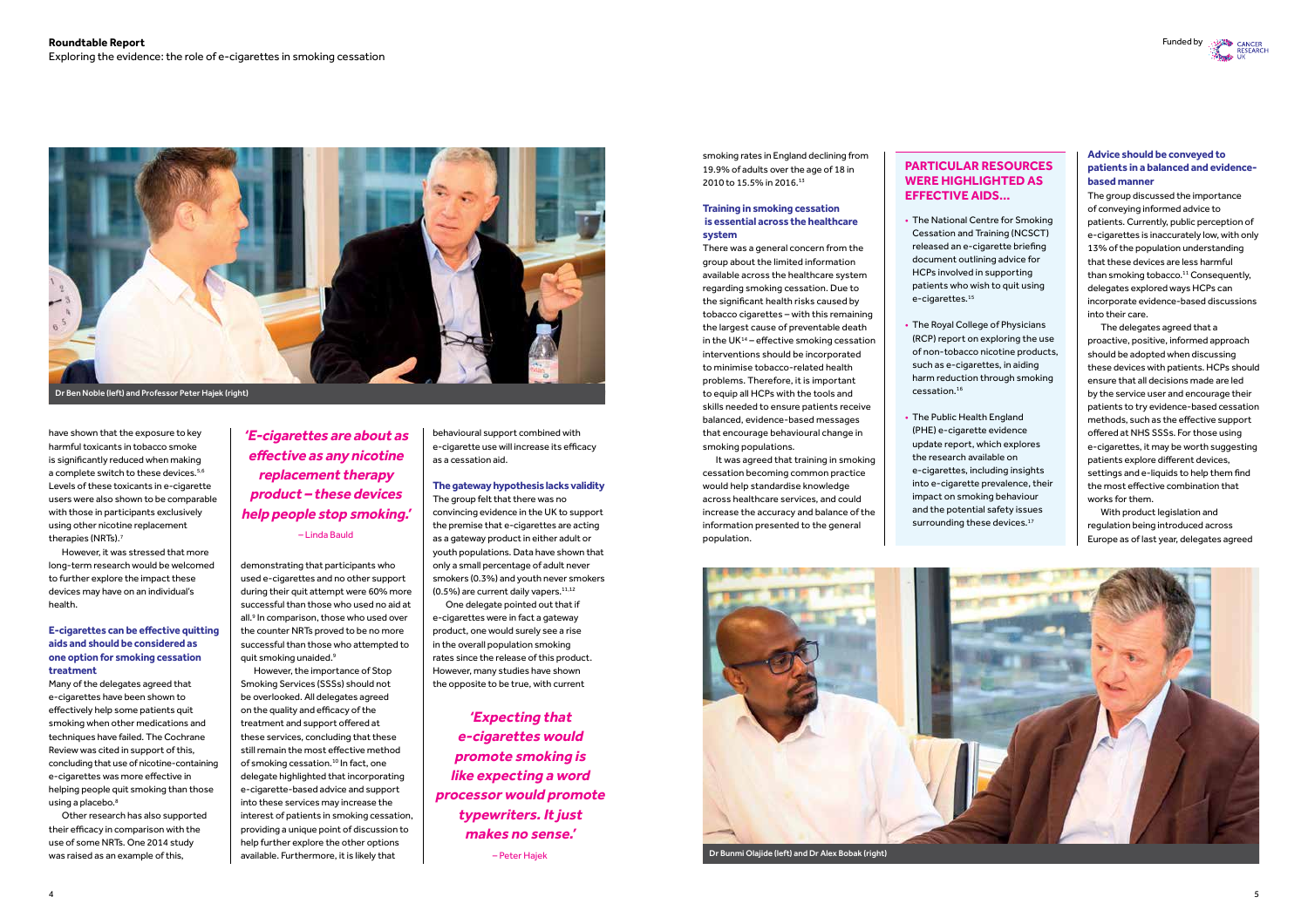

# **LAST WORD**

Whilst we do not yet have sufficient evidence for the long-term safety of e-cigarettes, the current research available suggests that the benefits provided by smoking cessation are likely to outweigh any potential longterm risk that may arise from these devices.

E-cigarettes provide nicotinedependent patients access to the substance on which they are dependent in an easy-to-access, user-friendly way whilst limiting the health risks associated with smoking.

Based on this information, the RCGP updated their stance on e-cigarettes last year, recommending that, where appropriate, e-cigarettes should be offered as one option for smoking cessation.1 They emphasise that HCPs should provide advice on the relative risks of smoking and e-cigarette use, and actively engage with smokers who want to quit with the help of e-cigarettes. Those who wish to use e-cigarettes in smoking cessation should also be encouraged to seek support at their local SSSs.

BMA have also recently released a position statement on e-cigarettes, stating that the potential risks associated with these devices may be minimised based on the benefits provided by aiding smoking cessation.18

In light of this, it is important that HCPs have a thorough understanding of the evidence surrounding these devices so they can effectively convey this information to their patients, ensuring their advice is positive, balanced and based on evidence.

For more information and resources on e-cigarettes, please visit Cancer Research UK's e-cigarette hub: **cruk.org/ecighub** 

# **FURTHER READING AND RESOURCES**

• Shahab L, et al. Nicotine, carcinogen, and toxin exposure in long-term e-cigarette and nicotine replacement therapy users: a cross-sectional study. Ann Intern Med.

• McAuley TR, et al. Comparison of the effects of e-cigarette vapor and cigarette smoke on indoor air quality. Inhal Toxicol. 2012;24(12):850-7.

• Brown J, et al. Real-world effectiveness of e-cigarettes when used to aid smoking cessation: a cross-sectional population study. Addiction. 2014;109:1531-40.

• Beard E, et al. Association between electronic cigarette use and changes in quit attempts, success of quit attempts, use of smoking cessation pharmacotherapy, and use of stop smoking services in England: time series analysis of population

- 2017;166(6):390-400.
- 
- 
- trends. BMJ. 2016; 354:i4645.
- org.uk/cancer
- 
- smoking-harm-reduction-pdf-1996359619525

• Royal College of General Practitioners' Position Statement on the use of electronic nicotine vapour products (E-Cigarettes). Available at: http://www.rcgp.

• Cancer Research UK's E-cigarette hub. Available at: http://www.cruk.org/ecighub

• National Institute for Health and Care Excellence's guideline on Smoking: harm reduction. Available at: https://www.nice.org.uk/guidance/ph45/resources/

that patients should be made aware that any device sold legally in the EU has met these regulations. For example, MHRA's notification scheme ensures all products sold do not contain certain ingredients, such as caffeine and taurine, and incorporate child resistant packaging.18

It was also raised that many patients are currently concerned about 'swapping addictions'. The delegates agreed that patients should be informed that this is not the case when switching to e-cigarettes, explaining that these devices, like NRT, provide users a different delivery method of nicotine as opposed to an alternative drug. In doing so, e-cigarettes minimise the harm caused by smoking tobacco.

NICE harm reduction guidelines were raised in support of this advice, outlining that patients may use nicotine-containing products as a means of smoking cessation and harm reduction.

In addition, these devices offer users more control over the nicotine they consume compared with tobacco cigarettes. This means that patients may be able to reduce their nicotine consumption, e.g. by switching to e-liquids with lower nicotine contents, if they so wished.

It is important to note that not all patients may benefit from e-cigarettes. For example, arthritic patients may find these devices too difficult to operate. HCPs should therefore encourage these users to experiment with other simpler devices or explore different methods of smoking cessation.

# **FURTHER RESEARCH IS REQUIRED…**

Part of the discussion focused on what future research is needed to build further confidence in the relative safety of e-cigarettes and their role in smoking cessation.

Key research areas raised included:

- **Long-term safety data.** Although short-term studies provide promising support of the safety of e-cigarettes, some delegates felt that further probing into the possible long-term health effects may help guide HCPs to incorporate these devices into their smoking cessation efforts.
- **Effect on the respiratory system.** One delegate raised that, although we have evidence comparing the cancer and cardiovascular risks associated with e-cigarettes and smoking, more research is needed into its effects on the pulmonary system.
- **What can technology offer?** One delegate highlighted that, in today's technological world, we should be able to use and exploit technology to help patients with smoking cessation. Research should be conducted into the types of apps and everyday devices that could be developed to help smokers reduce their habits and improve their health.

**'Our job as communicators in healthcare is to provide patients with evidence based advice in a positive way to ensure it is acted upon.'** 

– Alex Bobak

The roundtable 'Exploring the evidence: the role of e-cigarettes in smoking cessation' was convened in London on 3 November 2017, with the support of Cancer Research UK, and was attended by senior GPs and researchers from across the UK.